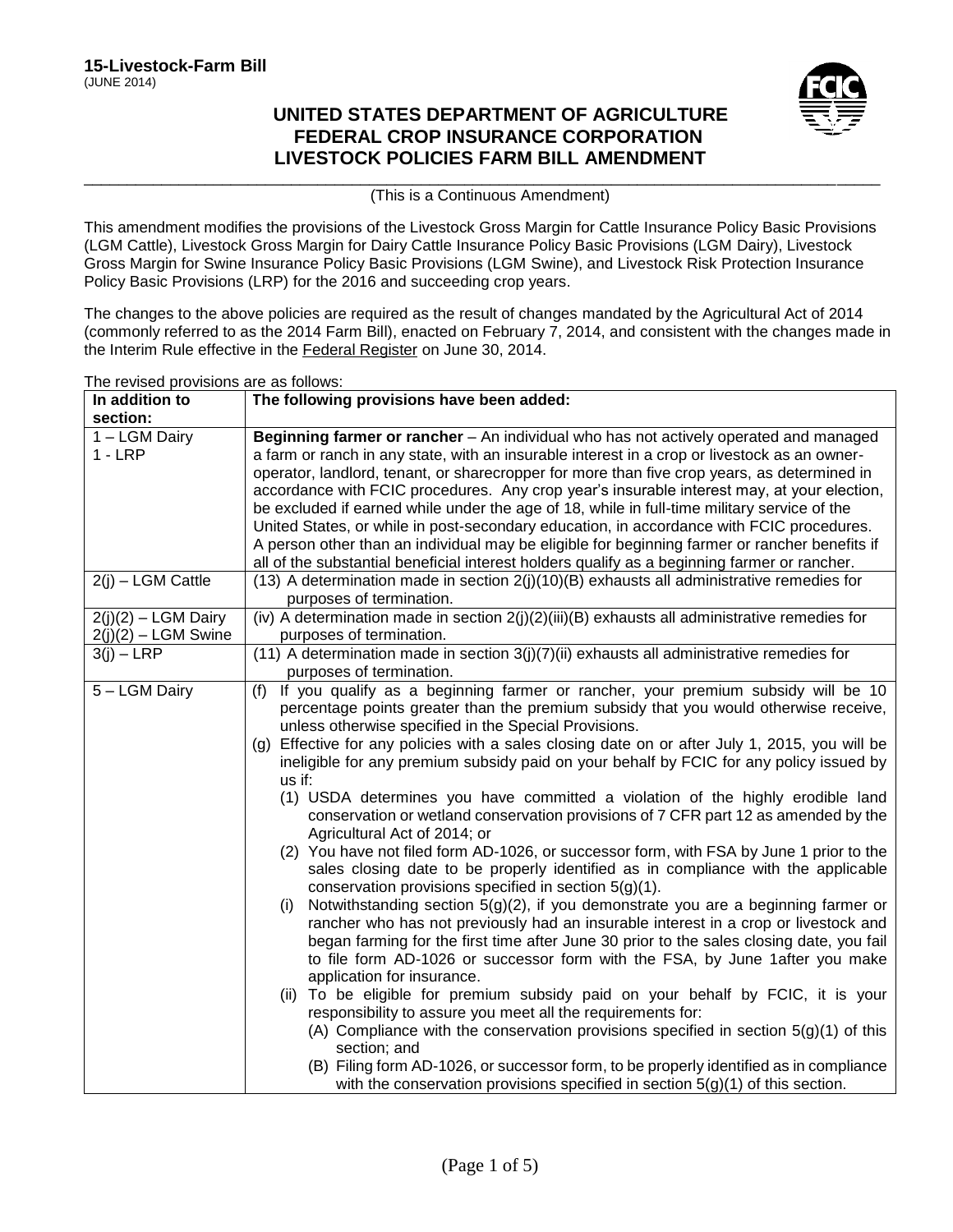|             | -------- |  |  |
|-------------|----------|--|--|
| (JUNE 2014) |          |  |  |

| JUNE ZUT4)                         |                                                                                                                                                                                                                                                                   |
|------------------------------------|-------------------------------------------------------------------------------------------------------------------------------------------------------------------------------------------------------------------------------------------------------------------|
| In addition to<br>section:         | The following provisions have been added:                                                                                                                                                                                                                         |
| $5 - LRP$                          |                                                                                                                                                                                                                                                                   |
|                                    | (e) If you qualify as a beginning farmer or rancher, your premium subsidy will be 10<br>percentage points greater than the premium subsidy that you would otherwise receive,<br>unless otherwise specified in the Special Provisions.                             |
|                                    | Effective for any policies with a sales closing date on or after July 1, 2015, you will be<br>(f)<br>ineligible for any premium subsidy paid on your behalf by FCIC for any policy issued by                                                                      |
|                                    | us if:                                                                                                                                                                                                                                                            |
|                                    | (1) USDA determines you have committed a violation of the highly erodible land<br>conservation or wetland conservation provisions of 7 CFR part 12 as amended by the<br>Agricultural Act of 2014; or                                                              |
|                                    | (2) You have not filed form AD-1026, or successor form, with FSA by June 1 prior to the<br>sales closing date to be properly identified as in compliance with the applicable<br>conservation provisions specified in section 5(f)(1).                             |
|                                    | Notwithstanding section $5(f)(2)$ , if you demonstrate you are a beginning farmer or<br>(1)<br>rancher who has not previously had an insurable interest in a crop or livestock                                                                                    |
|                                    | and began farming for the first time after June 30 prior to the sales closing date,<br>you fail to file form AD-1026 or successor form with the FSA, by June 1after you<br>make application for insurance.                                                        |
|                                    | (ii) To be eligible for premium subsidy paid on your behalf by FCIC, it is your<br>responsibility to assure you meet all the requirements for:                                                                                                                    |
|                                    | (A) Compliance with the conservation provisions specified in section $5(f)(1)$ of<br>this section; and                                                                                                                                                            |
|                                    | (B) Filing form AD-1026, or successor form, to be properly identified as in<br>compliance with the conservation provisions specified in section $5(f)(1)$ of this                                                                                                 |
|                                    | section.                                                                                                                                                                                                                                                          |
| 23 - LGM - Dairy                   | 23. Correction of Errors                                                                                                                                                                                                                                          |
| $23 - LGM - Swine$                 | (a) In addition to any other corrections allowed in your policy subject to section 23(b), we<br>may correct:                                                                                                                                                      |
|                                    | (1) Within 60 days after the sales closing date, any incorrect information on your<br>application or provided by the sales closing date, including identification numbers                                                                                         |
|                                    | for you and any person with an substantial beneficial interest in the you, to ensure<br>that the eligibility information is correct and consistent with information reported                                                                                      |
|                                    | by you to any USDA agency;                                                                                                                                                                                                                                        |
|                                    | (2) Within 30 days after the acreage reporting date, information reported to reconcile<br>errors in the information with correct information that has been determined by<br>any USDA agency;                                                                      |
|                                    | (3) Within 30 days of any subsequent correction of data by FSA, erroneous<br>information corrected as a result of verification of information; and                                                                                                                |
|                                    | (4) At any time, any incorrect information if the incorrect information was caused by<br>electronic transmission errors by us or errors made by any agency within USDA                                                                                            |
|                                    | in transmitting the information provided by you for purposes of other USDA<br>programs.                                                                                                                                                                           |
|                                    | (b) Corrections may be made but will not take effect for the current crop year if the<br>correction would allow you to:                                                                                                                                           |
|                                    | (1) Avoid ineligibility requirements for insurance or obtain a disproportionate benefit<br>under the crop insurance program or any related program administered by the                                                                                            |
|                                    | Secretary;<br>(2) Obtain, enhance, or increase an insurance guarantee or indemnity if a cause of                                                                                                                                                                  |
|                                    | loss exists or has occurred before any correction has been made, or avoid<br>premium owed if no loss is likely to occur; or                                                                                                                                       |
|                                    | (3) Avoid an obligation or requirement under any Federal or State law.                                                                                                                                                                                            |
| $24 - LGM - C$ attle<br>$24 - LRP$ | 24. Correction of Errors<br>(a) In addition to any other corrections allowed in your policy subject to section 24(b), we                                                                                                                                          |
|                                    | may correct:                                                                                                                                                                                                                                                      |
|                                    | (1) Within 60 days after the sales closing date, any incorrect information on your<br>application or provided by the sales closing date, including identification numbers<br>for you and any person with an substantial beneficial interest in the you, to ensure |
|                                    | that the eligibility information is correct and consistent with information reported                                                                                                                                                                              |
|                                    | by you to any USDA agency;                                                                                                                                                                                                                                        |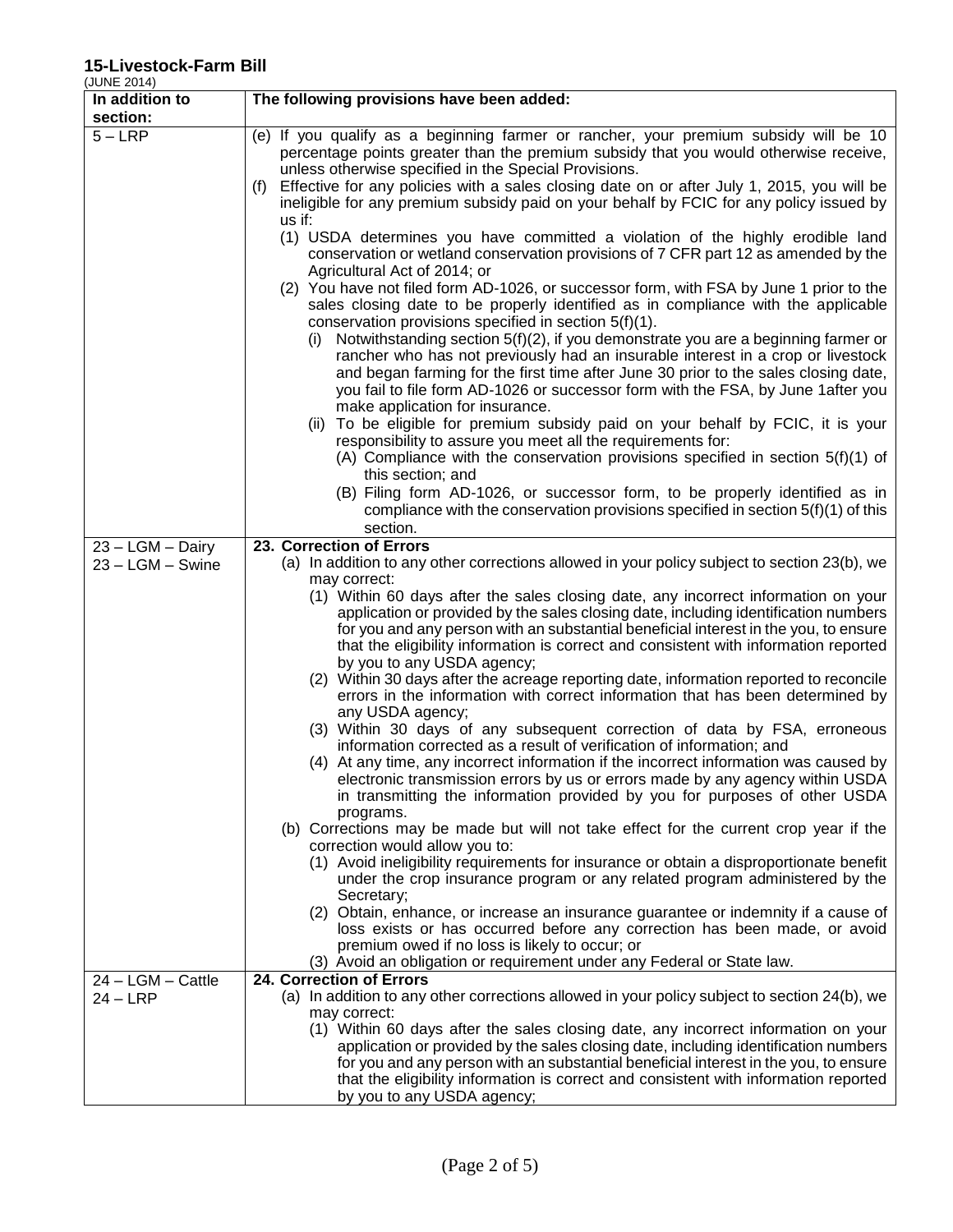(JUNE 2014)

| In lieu of section:<br>The following provisions will apply:<br>(2) Within 30 days after the acreage reporting date, information reported to<br>(Continued)<br>reconcile errors in the information with correct information that has been<br>24 - LGM - Cattle<br>determined by any USDA agency;<br>$24 - LRP$<br>(3) Within 30 days of any subsequent correction of data by FSA, erroneous<br>information corrected as a result of verification of information; and<br>(4) At any time, any incorrect information if the incorrect information was caused by<br>electronic transmission errors by us or errors made by any agency within USDA<br>in transmitting the information provided by you for purposes of other USDA<br>programs.<br>(b) Corrections may be made but will not take effect for the current crop year if the<br>correction would allow you to:<br>(1) Avoid ineligibility requirements for insurance or obtain a disproportionate benefit<br>under the crop insurance program or any related program administered by the<br>Secretary;<br>(2) Obtain, enhance, or increase an insurance guarantee or indemnity if a cause of<br>loss exists or has occurred before any correction has been made, or avoid<br>premium owed if no loss is likely to occur; or<br>(3) Avoid an obligation or requirement under any Federal or State law.<br>$2(i)(10) - LGM$ Cattle<br>Once the policy is terminated, it cannot be reinstated for the current crop year unless:<br>(A) The termination was in error;<br>(B) The Administrator of the Risk Management Agency, at his or her sole discretion,<br>determines that the following are met:<br>(1) In accordance with 7 CFR part 400, subpart U and FCIC issued procedures, you<br>provide documentation that your failure to pay your debt is due to an unforeseen or<br>unavoidable event or an extraordinary weather event that created an impossible<br>situation for you to make timely payment;<br>(2) You remit full payment of the delinguent debt owed to us or FCIC with your request<br>submitted in accordance with section $2(j)(10)(B)(3)$ ; and<br>(3) You submit a written request for reinstatement of your policy to us no later than 60<br>days after the termination date or the missed payment date of a previously |
|------------------------------------------------------------------------------------------------------------------------------------------------------------------------------------------------------------------------------------------------------------------------------------------------------------------------------------------------------------------------------------------------------------------------------------------------------------------------------------------------------------------------------------------------------------------------------------------------------------------------------------------------------------------------------------------------------------------------------------------------------------------------------------------------------------------------------------------------------------------------------------------------------------------------------------------------------------------------------------------------------------------------------------------------------------------------------------------------------------------------------------------------------------------------------------------------------------------------------------------------------------------------------------------------------------------------------------------------------------------------------------------------------------------------------------------------------------------------------------------------------------------------------------------------------------------------------------------------------------------------------------------------------------------------------------------------------------------------------------------------------------------------------------------------------------------------------------------------------------------------------------------------------------------------------------------------------------------------------------------------------------------------------------------------------------------------------------------------------------------------------------------------------------------------------------------------------------------------------------------------------------------------------------------------------|
|                                                                                                                                                                                                                                                                                                                                                                                                                                                                                                                                                                                                                                                                                                                                                                                                                                                                                                                                                                                                                                                                                                                                                                                                                                                                                                                                                                                                                                                                                                                                                                                                                                                                                                                                                                                                                                                                                                                                                                                                                                                                                                                                                                                                                                                                                                      |
|                                                                                                                                                                                                                                                                                                                                                                                                                                                                                                                                                                                                                                                                                                                                                                                                                                                                                                                                                                                                                                                                                                                                                                                                                                                                                                                                                                                                                                                                                                                                                                                                                                                                                                                                                                                                                                                                                                                                                                                                                                                                                                                                                                                                                                                                                                      |
|                                                                                                                                                                                                                                                                                                                                                                                                                                                                                                                                                                                                                                                                                                                                                                                                                                                                                                                                                                                                                                                                                                                                                                                                                                                                                                                                                                                                                                                                                                                                                                                                                                                                                                                                                                                                                                                                                                                                                                                                                                                                                                                                                                                                                                                                                                      |
|                                                                                                                                                                                                                                                                                                                                                                                                                                                                                                                                                                                                                                                                                                                                                                                                                                                                                                                                                                                                                                                                                                                                                                                                                                                                                                                                                                                                                                                                                                                                                                                                                                                                                                                                                                                                                                                                                                                                                                                                                                                                                                                                                                                                                                                                                                      |
|                                                                                                                                                                                                                                                                                                                                                                                                                                                                                                                                                                                                                                                                                                                                                                                                                                                                                                                                                                                                                                                                                                                                                                                                                                                                                                                                                                                                                                                                                                                                                                                                                                                                                                                                                                                                                                                                                                                                                                                                                                                                                                                                                                                                                                                                                                      |
|                                                                                                                                                                                                                                                                                                                                                                                                                                                                                                                                                                                                                                                                                                                                                                                                                                                                                                                                                                                                                                                                                                                                                                                                                                                                                                                                                                                                                                                                                                                                                                                                                                                                                                                                                                                                                                                                                                                                                                                                                                                                                                                                                                                                                                                                                                      |
|                                                                                                                                                                                                                                                                                                                                                                                                                                                                                                                                                                                                                                                                                                                                                                                                                                                                                                                                                                                                                                                                                                                                                                                                                                                                                                                                                                                                                                                                                                                                                                                                                                                                                                                                                                                                                                                                                                                                                                                                                                                                                                                                                                                                                                                                                                      |
|                                                                                                                                                                                                                                                                                                                                                                                                                                                                                                                                                                                                                                                                                                                                                                                                                                                                                                                                                                                                                                                                                                                                                                                                                                                                                                                                                                                                                                                                                                                                                                                                                                                                                                                                                                                                                                                                                                                                                                                                                                                                                                                                                                                                                                                                                                      |
|                                                                                                                                                                                                                                                                                                                                                                                                                                                                                                                                                                                                                                                                                                                                                                                                                                                                                                                                                                                                                                                                                                                                                                                                                                                                                                                                                                                                                                                                                                                                                                                                                                                                                                                                                                                                                                                                                                                                                                                                                                                                                                                                                                                                                                                                                                      |
|                                                                                                                                                                                                                                                                                                                                                                                                                                                                                                                                                                                                                                                                                                                                                                                                                                                                                                                                                                                                                                                                                                                                                                                                                                                                                                                                                                                                                                                                                                                                                                                                                                                                                                                                                                                                                                                                                                                                                                                                                                                                                                                                                                                                                                                                                                      |
|                                                                                                                                                                                                                                                                                                                                                                                                                                                                                                                                                                                                                                                                                                                                                                                                                                                                                                                                                                                                                                                                                                                                                                                                                                                                                                                                                                                                                                                                                                                                                                                                                                                                                                                                                                                                                                                                                                                                                                                                                                                                                                                                                                                                                                                                                                      |
|                                                                                                                                                                                                                                                                                                                                                                                                                                                                                                                                                                                                                                                                                                                                                                                                                                                                                                                                                                                                                                                                                                                                                                                                                                                                                                                                                                                                                                                                                                                                                                                                                                                                                                                                                                                                                                                                                                                                                                                                                                                                                                                                                                                                                                                                                                      |
|                                                                                                                                                                                                                                                                                                                                                                                                                                                                                                                                                                                                                                                                                                                                                                                                                                                                                                                                                                                                                                                                                                                                                                                                                                                                                                                                                                                                                                                                                                                                                                                                                                                                                                                                                                                                                                                                                                                                                                                                                                                                                                                                                                                                                                                                                                      |
|                                                                                                                                                                                                                                                                                                                                                                                                                                                                                                                                                                                                                                                                                                                                                                                                                                                                                                                                                                                                                                                                                                                                                                                                                                                                                                                                                                                                                                                                                                                                                                                                                                                                                                                                                                                                                                                                                                                                                                                                                                                                                                                                                                                                                                                                                                      |
|                                                                                                                                                                                                                                                                                                                                                                                                                                                                                                                                                                                                                                                                                                                                                                                                                                                                                                                                                                                                                                                                                                                                                                                                                                                                                                                                                                                                                                                                                                                                                                                                                                                                                                                                                                                                                                                                                                                                                                                                                                                                                                                                                                                                                                                                                                      |
|                                                                                                                                                                                                                                                                                                                                                                                                                                                                                                                                                                                                                                                                                                                                                                                                                                                                                                                                                                                                                                                                                                                                                                                                                                                                                                                                                                                                                                                                                                                                                                                                                                                                                                                                                                                                                                                                                                                                                                                                                                                                                                                                                                                                                                                                                                      |
|                                                                                                                                                                                                                                                                                                                                                                                                                                                                                                                                                                                                                                                                                                                                                                                                                                                                                                                                                                                                                                                                                                                                                                                                                                                                                                                                                                                                                                                                                                                                                                                                                                                                                                                                                                                                                                                                                                                                                                                                                                                                                                                                                                                                                                                                                                      |
|                                                                                                                                                                                                                                                                                                                                                                                                                                                                                                                                                                                                                                                                                                                                                                                                                                                                                                                                                                                                                                                                                                                                                                                                                                                                                                                                                                                                                                                                                                                                                                                                                                                                                                                                                                                                                                                                                                                                                                                                                                                                                                                                                                                                                                                                                                      |
|                                                                                                                                                                                                                                                                                                                                                                                                                                                                                                                                                                                                                                                                                                                                                                                                                                                                                                                                                                                                                                                                                                                                                                                                                                                                                                                                                                                                                                                                                                                                                                                                                                                                                                                                                                                                                                                                                                                                                                                                                                                                                                                                                                                                                                                                                                      |
|                                                                                                                                                                                                                                                                                                                                                                                                                                                                                                                                                                                                                                                                                                                                                                                                                                                                                                                                                                                                                                                                                                                                                                                                                                                                                                                                                                                                                                                                                                                                                                                                                                                                                                                                                                                                                                                                                                                                                                                                                                                                                                                                                                                                                                                                                                      |
|                                                                                                                                                                                                                                                                                                                                                                                                                                                                                                                                                                                                                                                                                                                                                                                                                                                                                                                                                                                                                                                                                                                                                                                                                                                                                                                                                                                                                                                                                                                                                                                                                                                                                                                                                                                                                                                                                                                                                                                                                                                                                                                                                                                                                                                                                                      |
|                                                                                                                                                                                                                                                                                                                                                                                                                                                                                                                                                                                                                                                                                                                                                                                                                                                                                                                                                                                                                                                                                                                                                                                                                                                                                                                                                                                                                                                                                                                                                                                                                                                                                                                                                                                                                                                                                                                                                                                                                                                                                                                                                                                                                                                                                                      |
|                                                                                                                                                                                                                                                                                                                                                                                                                                                                                                                                                                                                                                                                                                                                                                                                                                                                                                                                                                                                                                                                                                                                                                                                                                                                                                                                                                                                                                                                                                                                                                                                                                                                                                                                                                                                                                                                                                                                                                                                                                                                                                                                                                                                                                                                                                      |
|                                                                                                                                                                                                                                                                                                                                                                                                                                                                                                                                                                                                                                                                                                                                                                                                                                                                                                                                                                                                                                                                                                                                                                                                                                                                                                                                                                                                                                                                                                                                                                                                                                                                                                                                                                                                                                                                                                                                                                                                                                                                                                                                                                                                                                                                                                      |
|                                                                                                                                                                                                                                                                                                                                                                                                                                                                                                                                                                                                                                                                                                                                                                                                                                                                                                                                                                                                                                                                                                                                                                                                                                                                                                                                                                                                                                                                                                                                                                                                                                                                                                                                                                                                                                                                                                                                                                                                                                                                                                                                                                                                                                                                                                      |
|                                                                                                                                                                                                                                                                                                                                                                                                                                                                                                                                                                                                                                                                                                                                                                                                                                                                                                                                                                                                                                                                                                                                                                                                                                                                                                                                                                                                                                                                                                                                                                                                                                                                                                                                                                                                                                                                                                                                                                                                                                                                                                                                                                                                                                                                                                      |
|                                                                                                                                                                                                                                                                                                                                                                                                                                                                                                                                                                                                                                                                                                                                                                                                                                                                                                                                                                                                                                                                                                                                                                                                                                                                                                                                                                                                                                                                                                                                                                                                                                                                                                                                                                                                                                                                                                                                                                                                                                                                                                                                                                                                                                                                                                      |
|                                                                                                                                                                                                                                                                                                                                                                                                                                                                                                                                                                                                                                                                                                                                                                                                                                                                                                                                                                                                                                                                                                                                                                                                                                                                                                                                                                                                                                                                                                                                                                                                                                                                                                                                                                                                                                                                                                                                                                                                                                                                                                                                                                                                                                                                                                      |
|                                                                                                                                                                                                                                                                                                                                                                                                                                                                                                                                                                                                                                                                                                                                                                                                                                                                                                                                                                                                                                                                                                                                                                                                                                                                                                                                                                                                                                                                                                                                                                                                                                                                                                                                                                                                                                                                                                                                                                                                                                                                                                                                                                                                                                                                                                      |
| executed written payment agreement, or the due date specified in the notice to you                                                                                                                                                                                                                                                                                                                                                                                                                                                                                                                                                                                                                                                                                                                                                                                                                                                                                                                                                                                                                                                                                                                                                                                                                                                                                                                                                                                                                                                                                                                                                                                                                                                                                                                                                                                                                                                                                                                                                                                                                                                                                                                                                                                                                   |
| of the amount due, if applicable.                                                                                                                                                                                                                                                                                                                                                                                                                                                                                                                                                                                                                                                                                                                                                                                                                                                                                                                                                                                                                                                                                                                                                                                                                                                                                                                                                                                                                                                                                                                                                                                                                                                                                                                                                                                                                                                                                                                                                                                                                                                                                                                                                                                                                                                                    |
| If authorization for reinstatement is granted, your policies will be reinstated<br>$(\iota)$                                                                                                                                                                                                                                                                                                                                                                                                                                                                                                                                                                                                                                                                                                                                                                                                                                                                                                                                                                                                                                                                                                                                                                                                                                                                                                                                                                                                                                                                                                                                                                                                                                                                                                                                                                                                                                                                                                                                                                                                                                                                                                                                                                                                         |
| effective at the beginning of the crop year for which you were determined                                                                                                                                                                                                                                                                                                                                                                                                                                                                                                                                                                                                                                                                                                                                                                                                                                                                                                                                                                                                                                                                                                                                                                                                                                                                                                                                                                                                                                                                                                                                                                                                                                                                                                                                                                                                                                                                                                                                                                                                                                                                                                                                                                                                                            |
| ineligible, and you will be entitled to all applicable benefits under such policies,                                                                                                                                                                                                                                                                                                                                                                                                                                                                                                                                                                                                                                                                                                                                                                                                                                                                                                                                                                                                                                                                                                                                                                                                                                                                                                                                                                                                                                                                                                                                                                                                                                                                                                                                                                                                                                                                                                                                                                                                                                                                                                                                                                                                                 |
| provided you meet all eligibility requirements and comply with the terms of the                                                                                                                                                                                                                                                                                                                                                                                                                                                                                                                                                                                                                                                                                                                                                                                                                                                                                                                                                                                                                                                                                                                                                                                                                                                                                                                                                                                                                                                                                                                                                                                                                                                                                                                                                                                                                                                                                                                                                                                                                                                                                                                                                                                                                      |
| policy; and                                                                                                                                                                                                                                                                                                                                                                                                                                                                                                                                                                                                                                                                                                                                                                                                                                                                                                                                                                                                                                                                                                                                                                                                                                                                                                                                                                                                                                                                                                                                                                                                                                                                                                                                                                                                                                                                                                                                                                                                                                                                                                                                                                                                                                                                                          |
| (ii) There is no evidence of fraud or misrepresentation; or                                                                                                                                                                                                                                                                                                                                                                                                                                                                                                                                                                                                                                                                                                                                                                                                                                                                                                                                                                                                                                                                                                                                                                                                                                                                                                                                                                                                                                                                                                                                                                                                                                                                                                                                                                                                                                                                                                                                                                                                                                                                                                                                                                                                                                          |
| (C) We determine that, in accordance with 7 CFR part 400, subpart U and FCIC issued                                                                                                                                                                                                                                                                                                                                                                                                                                                                                                                                                                                                                                                                                                                                                                                                                                                                                                                                                                                                                                                                                                                                                                                                                                                                                                                                                                                                                                                                                                                                                                                                                                                                                                                                                                                                                                                                                                                                                                                                                                                                                                                                                                                                                  |
| procedures, the following are met:                                                                                                                                                                                                                                                                                                                                                                                                                                                                                                                                                                                                                                                                                                                                                                                                                                                                                                                                                                                                                                                                                                                                                                                                                                                                                                                                                                                                                                                                                                                                                                                                                                                                                                                                                                                                                                                                                                                                                                                                                                                                                                                                                                                                                                                                   |
| (1) You can demonstrate:                                                                                                                                                                                                                                                                                                                                                                                                                                                                                                                                                                                                                                                                                                                                                                                                                                                                                                                                                                                                                                                                                                                                                                                                                                                                                                                                                                                                                                                                                                                                                                                                                                                                                                                                                                                                                                                                                                                                                                                                                                                                                                                                                                                                                                                                             |
| (i) You made timely payment for the amount of premium owed but you                                                                                                                                                                                                                                                                                                                                                                                                                                                                                                                                                                                                                                                                                                                                                                                                                                                                                                                                                                                                                                                                                                                                                                                                                                                                                                                                                                                                                                                                                                                                                                                                                                                                                                                                                                                                                                                                                                                                                                                                                                                                                                                                                                                                                                   |
| inadvertently omitted some small amount, such as the most recent month's                                                                                                                                                                                                                                                                                                                                                                                                                                                                                                                                                                                                                                                                                                                                                                                                                                                                                                                                                                                                                                                                                                                                                                                                                                                                                                                                                                                                                                                                                                                                                                                                                                                                                                                                                                                                                                                                                                                                                                                                                                                                                                                                                                                                                             |
| interest or a small administrative fee;                                                                                                                                                                                                                                                                                                                                                                                                                                                                                                                                                                                                                                                                                                                                                                                                                                                                                                                                                                                                                                                                                                                                                                                                                                                                                                                                                                                                                                                                                                                                                                                                                                                                                                                                                                                                                                                                                                                                                                                                                                                                                                                                                                                                                                                              |
| (ii) The amount of the payment was clearly transposed from the amount that was                                                                                                                                                                                                                                                                                                                                                                                                                                                                                                                                                                                                                                                                                                                                                                                                                                                                                                                                                                                                                                                                                                                                                                                                                                                                                                                                                                                                                                                                                                                                                                                                                                                                                                                                                                                                                                                                                                                                                                                                                                                                                                                                                                                                                       |
| otherwise due (For example, you owed \$832 but you paid \$823); or                                                                                                                                                                                                                                                                                                                                                                                                                                                                                                                                                                                                                                                                                                                                                                                                                                                                                                                                                                                                                                                                                                                                                                                                                                                                                                                                                                                                                                                                                                                                                                                                                                                                                                                                                                                                                                                                                                                                                                                                                                                                                                                                                                                                                                   |
| (iii) You made the full payment of the amount owed but the payment was delayed                                                                                                                                                                                                                                                                                                                                                                                                                                                                                                                                                                                                                                                                                                                                                                                                                                                                                                                                                                                                                                                                                                                                                                                                                                                                                                                                                                                                                                                                                                                                                                                                                                                                                                                                                                                                                                                                                                                                                                                                                                                                                                                                                                                                                       |
| and postmarked by no more than 7 calendar days after the termination date or                                                                                                                                                                                                                                                                                                                                                                                                                                                                                                                                                                                                                                                                                                                                                                                                                                                                                                                                                                                                                                                                                                                                                                                                                                                                                                                                                                                                                                                                                                                                                                                                                                                                                                                                                                                                                                                                                                                                                                                                                                                                                                                                                                                                                         |
| the missed payment date of a previously executed written payment agreement,                                                                                                                                                                                                                                                                                                                                                                                                                                                                                                                                                                                                                                                                                                                                                                                                                                                                                                                                                                                                                                                                                                                                                                                                                                                                                                                                                                                                                                                                                                                                                                                                                                                                                                                                                                                                                                                                                                                                                                                                                                                                                                                                                                                                                          |
| or the due date specified in the notice to you of the amount due, as applicable.                                                                                                                                                                                                                                                                                                                                                                                                                                                                                                                                                                                                                                                                                                                                                                                                                                                                                                                                                                                                                                                                                                                                                                                                                                                                                                                                                                                                                                                                                                                                                                                                                                                                                                                                                                                                                                                                                                                                                                                                                                                                                                                                                                                                                     |
| (2) You remit full payment of the delinquent debt owed to us; and                                                                                                                                                                                                                                                                                                                                                                                                                                                                                                                                                                                                                                                                                                                                                                                                                                                                                                                                                                                                                                                                                                                                                                                                                                                                                                                                                                                                                                                                                                                                                                                                                                                                                                                                                                                                                                                                                                                                                                                                                                                                                                                                                                                                                                    |
| (3) You submit a written request for reinstatement of your policy to us in accordance                                                                                                                                                                                                                                                                                                                                                                                                                                                                                                                                                                                                                                                                                                                                                                                                                                                                                                                                                                                                                                                                                                                                                                                                                                                                                                                                                                                                                                                                                                                                                                                                                                                                                                                                                                                                                                                                                                                                                                                                                                                                                                                                                                                                                |
| with 7 CFR part 400, subpart U and applicable procedures no later than 30 days                                                                                                                                                                                                                                                                                                                                                                                                                                                                                                                                                                                                                                                                                                                                                                                                                                                                                                                                                                                                                                                                                                                                                                                                                                                                                                                                                                                                                                                                                                                                                                                                                                                                                                                                                                                                                                                                                                                                                                                                                                                                                                                                                                                                                       |
| after the termination date or the missed payment date of a previously executed                                                                                                                                                                                                                                                                                                                                                                                                                                                                                                                                                                                                                                                                                                                                                                                                                                                                                                                                                                                                                                                                                                                                                                                                                                                                                                                                                                                                                                                                                                                                                                                                                                                                                                                                                                                                                                                                                                                                                                                                                                                                                                                                                                                                                       |
| written payment agreement, or the due date specified in the notice to you of the                                                                                                                                                                                                                                                                                                                                                                                                                                                                                                                                                                                                                                                                                                                                                                                                                                                                                                                                                                                                                                                                                                                                                                                                                                                                                                                                                                                                                                                                                                                                                                                                                                                                                                                                                                                                                                                                                                                                                                                                                                                                                                                                                                                                                     |
|                                                                                                                                                                                                                                                                                                                                                                                                                                                                                                                                                                                                                                                                                                                                                                                                                                                                                                                                                                                                                                                                                                                                                                                                                                                                                                                                                                                                                                                                                                                                                                                                                                                                                                                                                                                                                                                                                                                                                                                                                                                                                                                                                                                                                                                                                                      |
| amount due, if applicable; and                                                                                                                                                                                                                                                                                                                                                                                                                                                                                                                                                                                                                                                                                                                                                                                                                                                                                                                                                                                                                                                                                                                                                                                                                                                                                                                                                                                                                                                                                                                                                                                                                                                                                                                                                                                                                                                                                                                                                                                                                                                                                                                                                                                                                                                                       |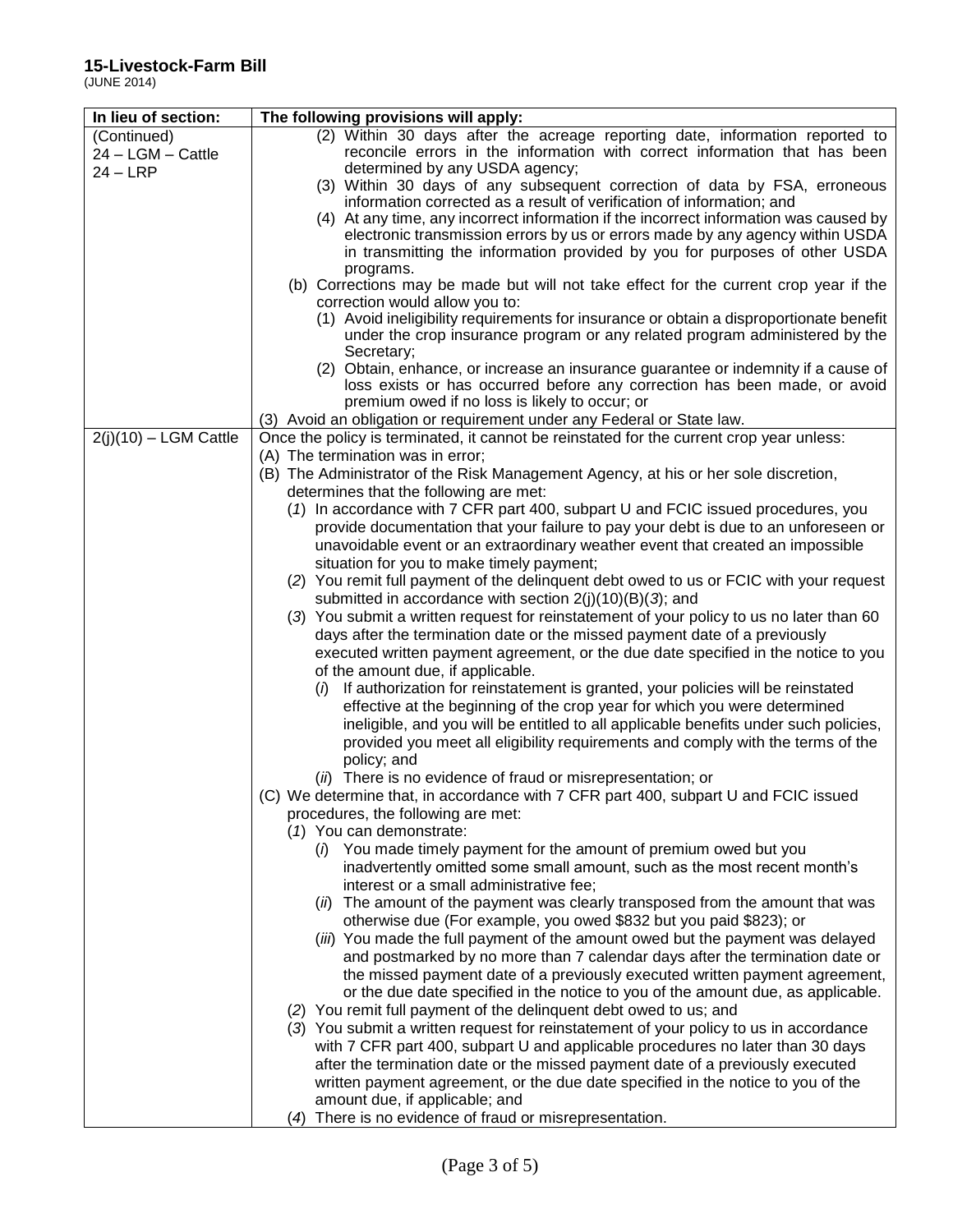(JUNE 2014)

| (JUNE 2014)          |                                                                                                                                                      |
|----------------------|------------------------------------------------------------------------------------------------------------------------------------------------------|
| In lieu of section:  | The following provisions will apply:                                                                                                                 |
| $2(j)(2)(iii) - LGM$ | Once the policy is terminated, it cannot be reinstated for the current crop year unless:                                                             |
| Dairy                | (A) The termination was in error;                                                                                                                    |
| $2(j)(2)(iii) - LGM$ | (B) The Administrator of the Risk Management Agency, at his or her sole discretion,                                                                  |
| Swine                | determines that the following are met:                                                                                                               |
|                      | (1) In accordance with 7 CFR part 400, subpart U and FCIC issued procedures, you                                                                     |
|                      | provide documentation that your failure to pay your debt is due to an unforeseen or                                                                  |
|                      | unavoidable event or an extraordinary weather event that created an impossible                                                                       |
|                      | situation for you to make timely payment;                                                                                                            |
|                      | (2) You remit full payment of the delinquent debt owed to us or FCIC with your request                                                               |
|                      | submitted in accordance with section $2(j)(2)(iii)(B)(3)$ ; and                                                                                      |
|                      | (3) You submit a written request for reinstatement of your policy to us no later than 60                                                             |
|                      | days after the termination date or the missed payment date of a previously                                                                           |
|                      | executed written payment agreement, or the due date specified in the notice to you                                                                   |
|                      | of the amount due, if applicable.                                                                                                                    |
|                      | If authorization for reinstatement is granted, your policies will be reinstated                                                                      |
|                      | effective at the beginning of the crop year for which you were determined                                                                            |
|                      | ineligible, and you will be entitled to all applicable benefits under such policies,                                                                 |
|                      | provided you meet all eligibility requirements and comply with the terms of the                                                                      |
|                      | policy; and                                                                                                                                          |
|                      | (ii) There is no evidence of fraud or misrepresentation; or                                                                                          |
|                      | (C) We determine that, in accordance with 7 CFR part 400, subpart U and FCIC issued                                                                  |
|                      | procedures, the following are met:                                                                                                                   |
|                      | (1) You can demonstrate:                                                                                                                             |
|                      | (i) You made timely payment for the amount of premium owed but you                                                                                   |
|                      | inadvertently omitted some small amount, such as the most recent month's                                                                             |
|                      | interest or a small administrative fee;                                                                                                              |
|                      | (ii) The amount of the payment was clearly transposed from the amount that was<br>otherwise due (For example, you owed \$832 but you paid \$823); or |
|                      | (iii) You made the full payment of the amount owed but the payment was delayed                                                                       |
|                      | and postmarked by no more than 7 calendar days after the termination date or                                                                         |
|                      | the missed payment date of a previously executed written payment agreement,                                                                          |
|                      | or the due date specified in the notice to you of the amount due, as applicable.                                                                     |
|                      | (2) You remit full payment of the delinquent debt owed to us; and                                                                                    |
|                      | (3) You submit a written request for reinstatement of your policy to us in accordance                                                                |
|                      | with 7 CFR part 400, subpart U and applicable procedures no later than 30 days                                                                       |
|                      | after the termination date or the missed payment date of a previously executed                                                                       |
|                      | written payment agreement, or the due date specified in the notice to you of the                                                                     |
|                      | amount due, if applicable; and                                                                                                                       |
|                      | (4) There is no evidence of fraud or misrepresentation.                                                                                              |
| $3(j)(7) - LRP$      | Once the policy is terminated, it cannot be reinstated for the current crop year unless:                                                             |
|                      | The termination was in error;<br>(i)                                                                                                                 |
|                      | The Administrator of the Risk Management Agency, at his or her sole discretion,<br>(ii)                                                              |
|                      | determines that the following are met:                                                                                                               |
|                      | (A) In accordance with 7 CFR part 400, subpart U and FCIC issued procedures, you                                                                     |
|                      | provide documentation that your failure to pay your debt is due to an unforeseen or                                                                  |
|                      | unavoidable event or an extraordinary weather event that created an impossible                                                                       |
|                      | situation for you to make timely payment;                                                                                                            |
|                      | (B) You remit full payment of the delinquent debt owed to us or FCIC with your request                                                               |
|                      | submitted in accordance with section 3(j)(7)(ii)(C); and                                                                                             |
|                      | (C) You submit a written request for reinstatement of your policy to us no later than 60                                                             |
|                      | days after the termination date or the missed payment date of a previously                                                                           |
|                      | executed written payment agreement, or the due date specified in the notice to you                                                                   |
|                      | of the amount due, if applicable.                                                                                                                    |
|                      |                                                                                                                                                      |